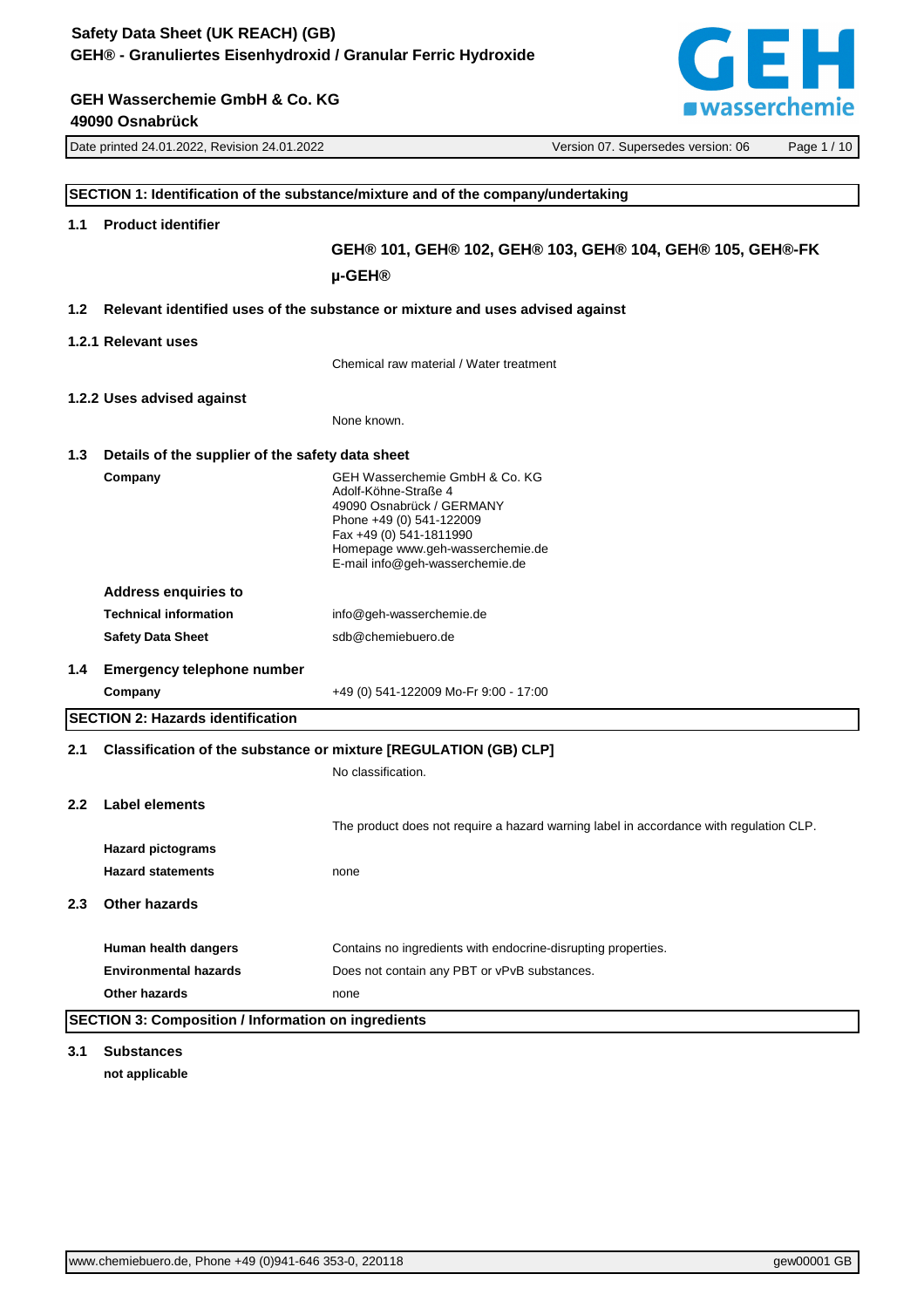# **GEH swasserchemie**

#### **GEH Wasserchemie GmbH & Co. KG 49090 Osnabrück**

Date printed 24.01.2022, Revision 24.01.2022 Version 07. Supersedes version: 06 Page 2 / 10

#### **3.2 Mixtures**

#### **The product is a mixture.**

|     | Range [%] Substance                                                       |                                                                                                                                                                                      |  |  |  |
|-----|---------------------------------------------------------------------------|--------------------------------------------------------------------------------------------------------------------------------------------------------------------------------------|--|--|--|
|     | 50 - 60 Iron hydroxide oxide yellow                                       |                                                                                                                                                                                      |  |  |  |
|     | CAS: 51274-00-1, EINECS/ELINCS: 257-098-5, Reg-No.: 01-2119457554-33-XXXX |                                                                                                                                                                                      |  |  |  |
|     | <b>Comment on component parts</b>                                         | No dangerous components.<br>Substances of Very High Concern - SVHC: substances are not contained or are below 0.1%.                                                                  |  |  |  |
|     | <b>SECTION 4: First aid measures</b>                                      |                                                                                                                                                                                      |  |  |  |
| 4.1 | <b>Description of first aid measures</b>                                  |                                                                                                                                                                                      |  |  |  |
|     | <b>General information</b>                                                | Take off contaminated clothing and wash before reuse.                                                                                                                                |  |  |  |
|     |                                                                           |                                                                                                                                                                                      |  |  |  |
|     | Inhalation                                                                | Ensure supply of fresh air.<br>In the event of symptoms seek medical treatment.                                                                                                      |  |  |  |
|     | <b>Skin contact</b>                                                       | When in contact with the skin, clean with soap and water.                                                                                                                            |  |  |  |
|     | Eye contact                                                               | Rinse cautiously with water for several minutes. Remove contact lenses, if present and easy<br>to do. Continue rinsing.<br>If eye irritation persists: Get medical advice/attention. |  |  |  |
|     | Ingestion                                                                 | Rinse out mouth and give plenty of water to drink.                                                                                                                                   |  |  |  |
|     |                                                                           | In the event of symptoms seek medical treatment.                                                                                                                                     |  |  |  |
| 4.2 | Most important symptoms and effects, both acute and delayed               |                                                                                                                                                                                      |  |  |  |
|     |                                                                           | None known.                                                                                                                                                                          |  |  |  |
|     |                                                                           |                                                                                                                                                                                      |  |  |  |
| 4.3 |                                                                           | Indication of any immediate medical attention and special treatment needed                                                                                                           |  |  |  |
|     |                                                                           | Treat symptomatically.                                                                                                                                                               |  |  |  |
|     | <b>SECTION 5: Fire-fighting measures</b>                                  |                                                                                                                                                                                      |  |  |  |
| 5.1 | <b>Extinguishing media</b>                                                |                                                                                                                                                                                      |  |  |  |
|     | Suitable extinguishing media                                              | Product itself is non-combustible. Fire extinguishing method of surrounding areas must be                                                                                            |  |  |  |
|     |                                                                           | considered.                                                                                                                                                                          |  |  |  |
|     | Extinguishing media that must not<br>be used                              | Full water jet                                                                                                                                                                       |  |  |  |
| 5.2 | Special hazards arising from the substance or mixture                     |                                                                                                                                                                                      |  |  |  |
|     |                                                                           | none                                                                                                                                                                                 |  |  |  |
|     |                                                                           |                                                                                                                                                                                      |  |  |  |
|     | 5.3 Advice for firefighters                                               |                                                                                                                                                                                      |  |  |  |
|     |                                                                           | Use self-contained breathing apparatus.                                                                                                                                              |  |  |  |
|     |                                                                           | Fire residues and contaminated firefighting water must be disposed of in accordance within<br>the local regulations.                                                                 |  |  |  |
|     | <b>SECTION 6: Accidental release measures</b>                             |                                                                                                                                                                                      |  |  |  |
|     |                                                                           |                                                                                                                                                                                      |  |  |  |
| 6.1 |                                                                           | Personal precautions, protective equipment and emergency procedures                                                                                                                  |  |  |  |
|     |                                                                           | No special measures necessary.                                                                                                                                                       |  |  |  |
| 6.2 | <b>Environmental precautions</b>                                          |                                                                                                                                                                                      |  |  |  |
|     |                                                                           | Do not discharge into the drains/surface waters/groundwater.                                                                                                                         |  |  |  |
|     |                                                                           |                                                                                                                                                                                      |  |  |  |
| 6.3 | Methods and material for containment and cleaning up                      |                                                                                                                                                                                      |  |  |  |
|     |                                                                           | Take up mechanically. Avoid production of dust.                                                                                                                                      |  |  |  |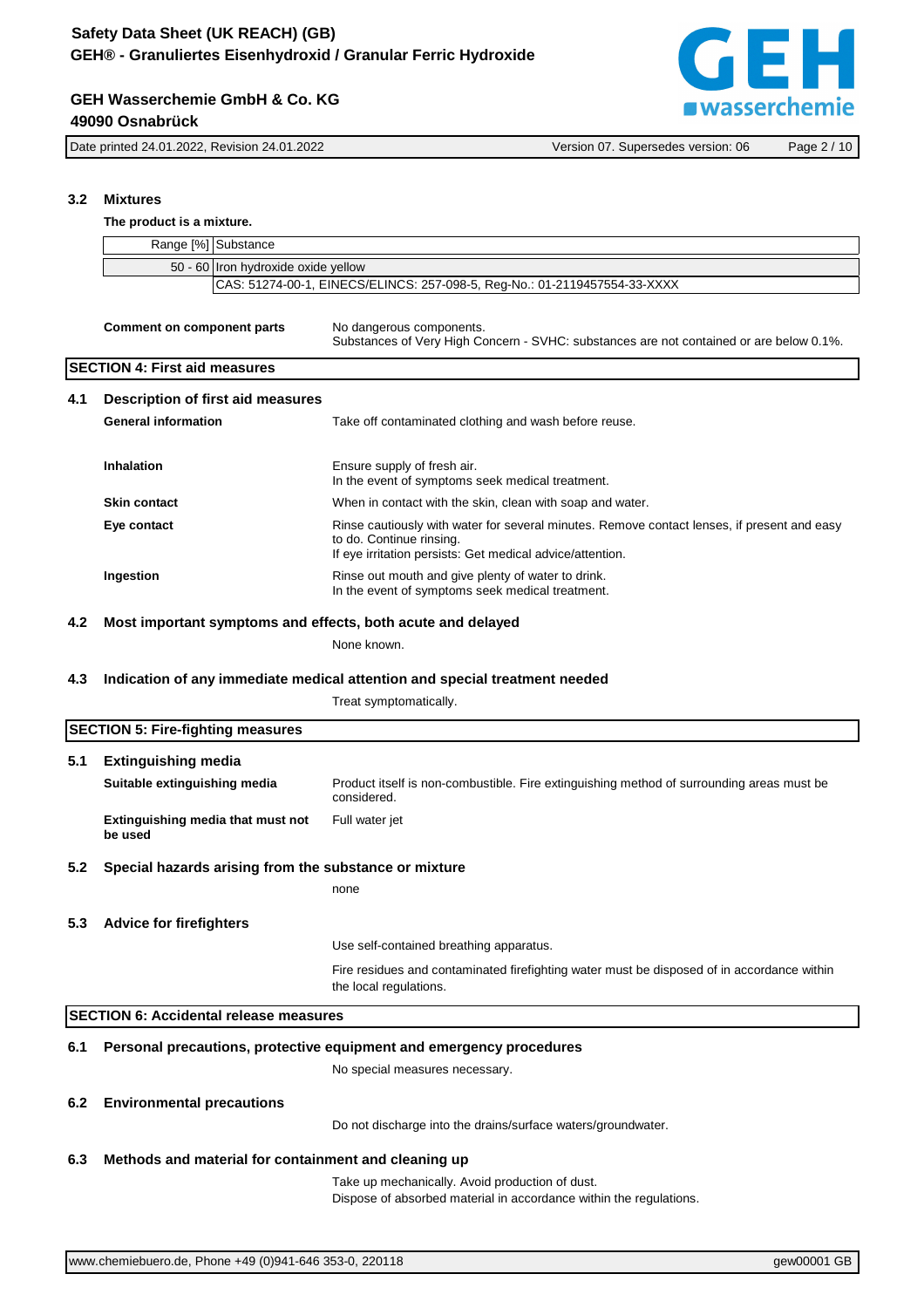### **GEH Wasserchemie GmbH & Co. KG 49090 Osnabrück**

GEH **E** wasserchemie

|     | 49090 Οδιιανιμικ                                                                   |                                                                        |             |
|-----|------------------------------------------------------------------------------------|------------------------------------------------------------------------|-------------|
|     | Date printed 24.01.2022, Revision 24.01.2022<br>Version 07. Supersedes version: 06 |                                                                        | Page 3 / 10 |
|     |                                                                                    |                                                                        |             |
| 6.4 | <b>Reference to other sections</b>                                                 |                                                                        |             |
|     |                                                                                    | See SECTION 8+13                                                       |             |
|     | <b>SECTION 7: Handling and storage</b>                                             |                                                                        |             |
| 7.1 | <b>Precautions for safe handling</b>                                               |                                                                        |             |
|     |                                                                                    |                                                                        |             |
|     |                                                                                    | The normal safety precautions for handling chemicals must be observed. |             |
|     |                                                                                    | Wash hands before breaks and after work.                               |             |
|     |                                                                                    | Use barrier skin cream.                                                |             |
|     |                                                                                    | Do not eat, drink, smoke or take drugs at work.                        |             |
| 7.2 | Conditions for safe storage, including any incompatibilities                       |                                                                        |             |
|     |                                                                                    | Keep only in original container.                                       |             |
|     |                                                                                    | Do not store together with oxidizing agents.                           |             |
|     |                                                                                    | Do not store together with acids.                                      |             |
|     |                                                                                    | Do not store together with food and animal food/diet.                  |             |
|     |                                                                                    | Recommended storage temperature: room temperature.                     |             |
| 7.3 | Specific end use(s)                                                                |                                                                        |             |
|     |                                                                                    | See product use, SECTION 1.2                                           |             |
|     | <b>SECTION 8: Exposure controls / personal protection</b>                          |                                                                        |             |
| 8.1 | <b>Control parameters</b>                                                          |                                                                        |             |
|     | Ingredients with occupational                                                      |                                                                        |             |
|     | exposure limits to be monitored (GB)                                               |                                                                        |             |
|     |                                                                                    | not applicable                                                         |             |
|     |                                                                                    |                                                                        |             |
|     |                                                                                    |                                                                        |             |
|     | <b>DNEL</b>                                                                        |                                                                        |             |
|     | Substance                                                                          |                                                                        |             |
|     |                                                                                    | Iron hydroxide oxide yellow, CAS: 51274-00-1                           |             |
|     |                                                                                    | There are no DNEL values established for the substance.                |             |
|     | <b>PNEC</b>                                                                        |                                                                        |             |
|     | Substance                                                                          |                                                                        |             |

| Substance                                               |
|---------------------------------------------------------|
| Iron hydroxide oxide yellow, CAS: 51274-00-1            |
| There are no PNEC values established for the substance. |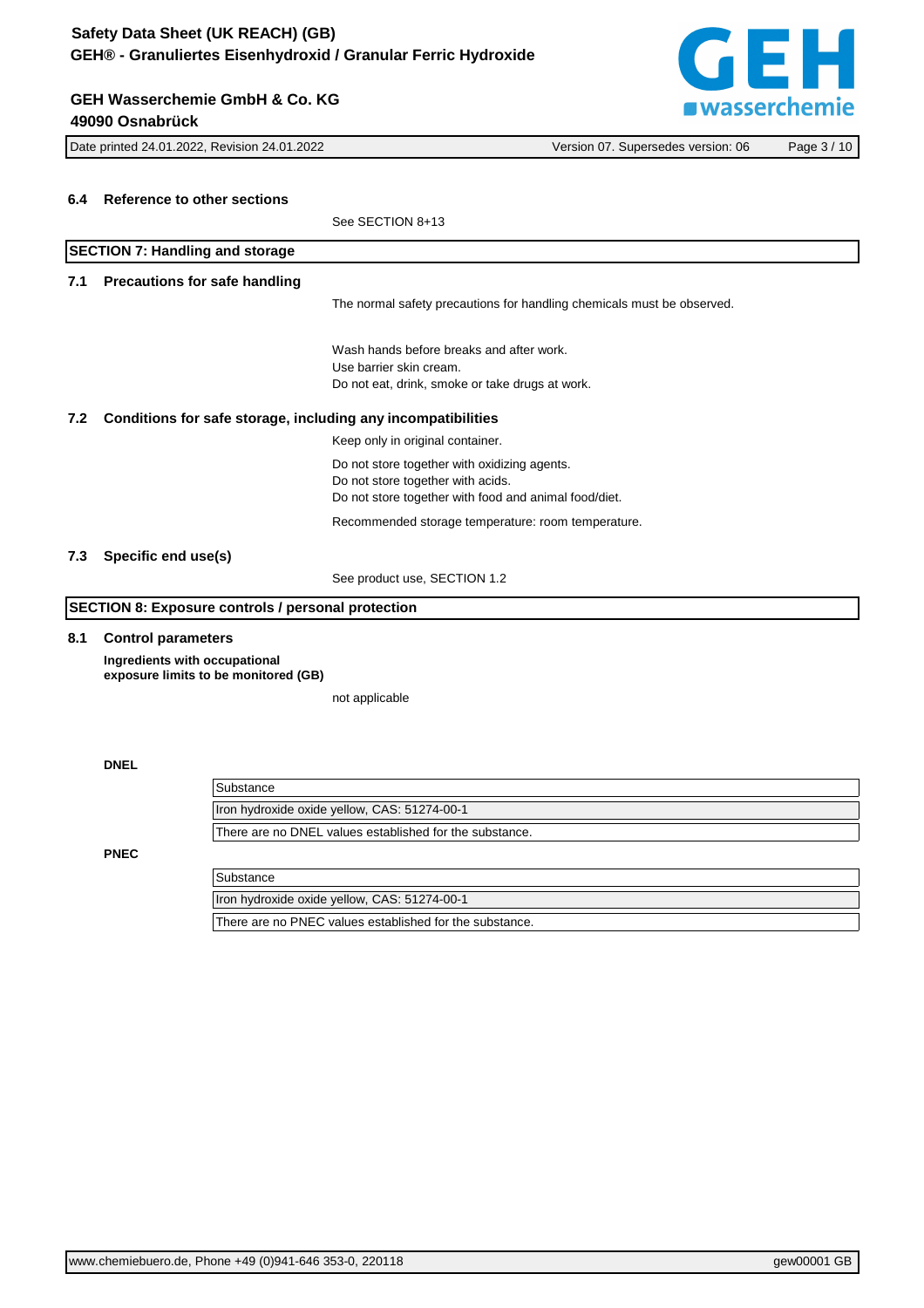#### **GEH Wasserchemie GmbH & Co. KG 49090 Osnabrück**



Date printed 24.01.2022, Revision 24.01.2022 Version 07. Supersedes version: 06 Page 4 / 10

#### **8.2 Exposure controls**

| Additional advice on system design                             | Ensure adequate ventilation on workstation.<br>Pay attention to dust limit value (ACGIH-2011: 10 mg/m <sup>3</sup> particle inhalable: 3 mg/m <sup>3</sup> particle<br>respirable).<br>Measurement methods for taking workplace measurements must meet the performance<br>requirements of DIN EN 482. For example, recommendations are given in the IFA's list of<br>hazardous substances. |
|----------------------------------------------------------------|--------------------------------------------------------------------------------------------------------------------------------------------------------------------------------------------------------------------------------------------------------------------------------------------------------------------------------------------------------------------------------------------|
| Eye protection                                                 | Safety glasses. (EN 166:2001)                                                                                                                                                                                                                                                                                                                                                              |
| <b>Hand protection</b>                                         | Leather (EN 388).<br>The details concerned are recommendations. Please contact the glove supplier for further<br>information.                                                                                                                                                                                                                                                              |
| <b>Skin protection</b>                                         | Protective clothing (EN 340)                                                                                                                                                                                                                                                                                                                                                               |
| Other                                                          | Avoid contact with eyes and skin.                                                                                                                                                                                                                                                                                                                                                          |
| <b>Respiratory protection</b>                                  | Not required under normal conditions.                                                                                                                                                                                                                                                                                                                                                      |
| <b>Thermal hazards</b>                                         | none                                                                                                                                                                                                                                                                                                                                                                                       |
| Delimitation and monitoring of the<br>environmental exposition | Protect the environment by applying appropriate control measures to prevent or limit<br>emissions.                                                                                                                                                                                                                                                                                         |

#### **SECTION 9: Physical and chemical properties**

#### **9.1 Information on basic physical and chemical properties**

| <b>Physical state</b>                   | granules                 |
|-----------------------------------------|--------------------------|
| Color                                   | black                    |
| Odor                                    | odourless                |
| Odour threshold                         | not applicable           |
| pH-value                                | not applicable           |
| pH-value [1%]                           | $5.5 - 7.5$              |
| <b>Boiling point [°C]</b>               | not applicable           |
| Flash point [°C]                        | not applicable           |
| Flammability (solid, gas) [°C]          | not applicable           |
| Lower explosion limit                   | not applicable           |
| <b>Upper explosion limit</b>            | not applicable           |
| <b>Oxidising properties</b>             | no                       |
| Vapour pressure/gas pressure [kPa]      | not applicable           |
| Density [g/cm <sup>3</sup> ]            | 1.15                     |
| <b>Relative density</b>                 | not determined           |
| Bulk density [kg/m <sup>3</sup> ]       | 1115                     |
| Solubility in water                     | insoluble<br>$< 0.1$ g/l |
| <b>Solubility other solvents</b>        | not required             |
| Partition coefficient [n-octanol/water] | not applicable           |
| <b>Kinematic viscosity</b>              | not applicable           |
| <b>Relative vapour density</b>          | not applicable           |
| <b>Evaporation speed</b>                | not applicable           |
| Melting point [°C]                      | >1000                    |
| <b>Auto-ignition temperature</b>        | not applicable           |
| Decomposition temperature [°C]          | not applicable           |
| <b>Particle characteristics</b>         | not applicable           |
|                                         |                          |

**9.2 Other information**

none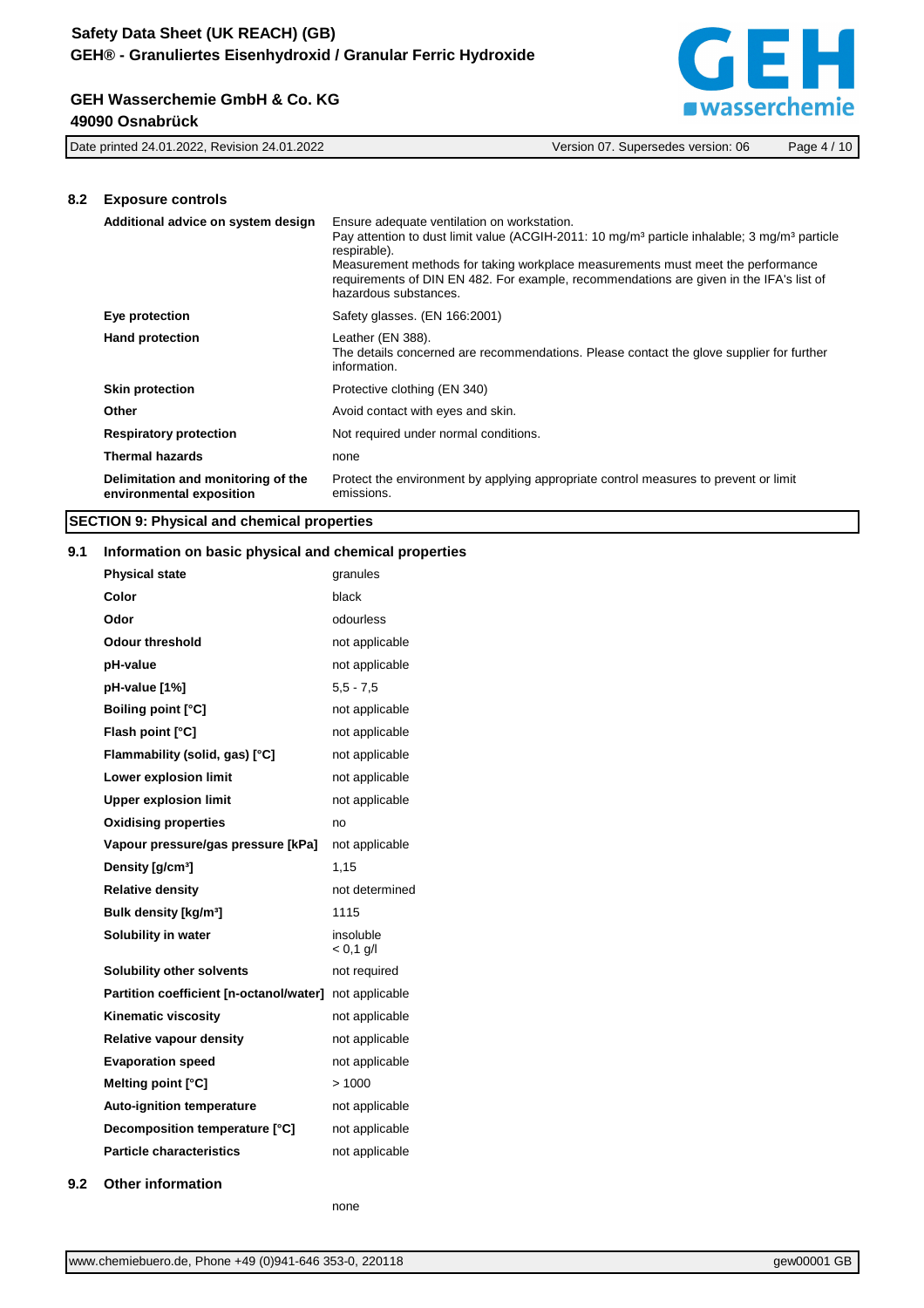### **GEH Wasserchemie GmbH & Co. KG 49090 Osnabrück**

Date printed 24.01.2022, Revision 24.01.2022 Version 07. Supersedes version: 06 Page 5 / 10

#### **SECTION 10: Stability and reactivity**

#### **10.1 Reactivity**

No dangerous reactions known if used as directed.

#### **10.2 Chemical stability**

The product is stable under standard conditions.

#### **10.3 Possibility of hazardous reactions**

Reactions with acids. Reactions with strong oxidizing agents.

#### **10.4 Conditions to avoid**

See SECTION 7.2.

#### **10.5 Incompatible materials**

Strong oxidizing agent. Acids

#### **10.6 Hazardous decomposition products**

No hazardous decomposition products known.

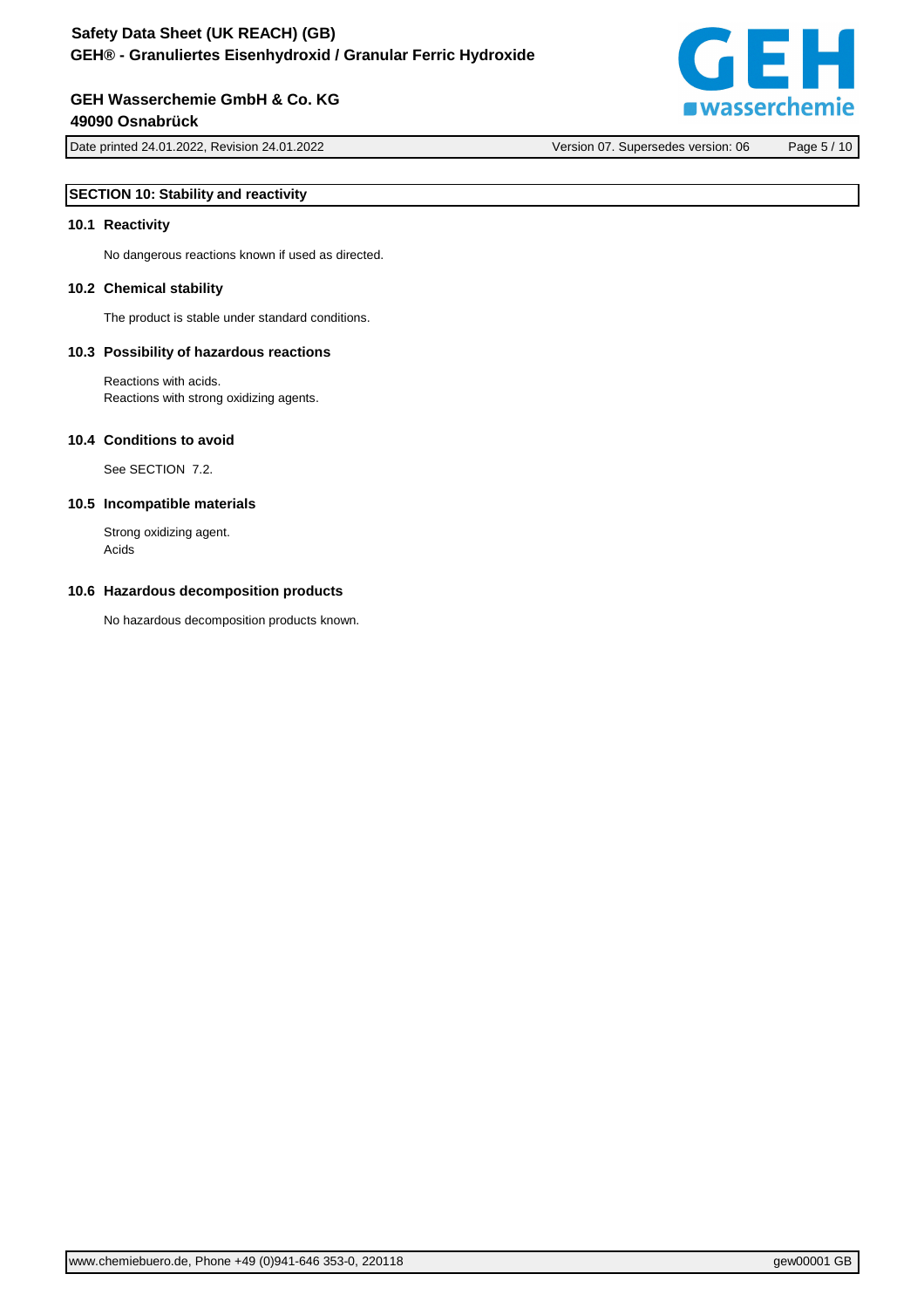# **GEH Wasserchemie GmbH & Co. KG**

#### **49090 Osnabrück**

Date printed 24.01.2022, Revision 24.01.2022 Version 07. Supersedes version: 06 Page 6 / 10

### **SECTION 11: Toxicological information**

#### **11.1 Information on hazard classes as defined in Regulation (EC) No 1272/2008**

#### **Acute oral toxicity**

Product ATE-mix, oral, > 5000 mg/kg

| Substance                                    |
|----------------------------------------------|
| Iron hydroxide oxide yellow, CAS: 51274-00-1 |
| LD50, oral, Rat, > 10000 mg/kg               |

#### **Acute dermal toxicity**

Product ATE-mix, dermal, > 5000 mg/kg

#### **Acute inhalational toxicity**

Product

ATE-mix, inhalativ (dust), > 5 mg/l 4h

| Substance                                     |  |
|-----------------------------------------------|--|
| Iron hydroxide oxide yellow, CAS: 51274-00-1  |  |
| LC50, inhalativ (dust), Rat, $>$ 5,05 mg/L 4h |  |

**Serious eye damage/irritation** Does not contain a relevant substance that meets the classification criteria. Based on the available information, the classification criteria are not fulfilled. Toxicological data of complete product are not available.

| Substance                                    |
|----------------------------------------------|
| Iron hydroxide oxide yellow, CAS: 51274-00-1 |
| Eye, non-irritating                          |

**Skin corrosion/irritation** Does not contain a relevant substance that meets the classification criteria. Based on the available information, the classification criteria are not fulfilled. Toxicological data of complete product are not available.

| Substance                                    |
|----------------------------------------------|
| Iron hydroxide oxide yellow, CAS: 51274-00-1 |
| dermal, non-irritating                       |

**Respiratory or skin sensitisation** Does not contain a relevant substance that meets the classification criteria. Based on the available information, the classification criteria are not fulfilled. Toxicological data of complete product are not available.

| Substance                                    |
|----------------------------------------------|
| Iron hydroxide oxide yellow, CAS: 51274-00-1 |
| dermal, non-sensitizing                      |

| Specific target organ toxicity -<br>single exposure<br>Specific target organ toxicity -<br>repeated exposure |           | Does not contain a relevant substance that meets the classification criteria.<br>Based on the available information, the classification criteria are not fulfilled.<br>Toxicological data of complete product are not available.<br>Does not contain a relevant substance that meets the classification criteria.<br>Based on the available information, the classification criteria are not fulfilled.<br>Toxicological data of complete product are not available. |  |
|--------------------------------------------------------------------------------------------------------------|-----------|----------------------------------------------------------------------------------------------------------------------------------------------------------------------------------------------------------------------------------------------------------------------------------------------------------------------------------------------------------------------------------------------------------------------------------------------------------------------|--|
|                                                                                                              |           |                                                                                                                                                                                                                                                                                                                                                                                                                                                                      |  |
|                                                                                                              | Substance |                                                                                                                                                                                                                                                                                                                                                                                                                                                                      |  |
|                                                                                                              |           | Iron hydroxide oxide yellow, CAS: 51274-00-1                                                                                                                                                                                                                                                                                                                                                                                                                         |  |
|                                                                                                              |           |                                                                                                                                                                                                                                                                                                                                                                                                                                                                      |  |

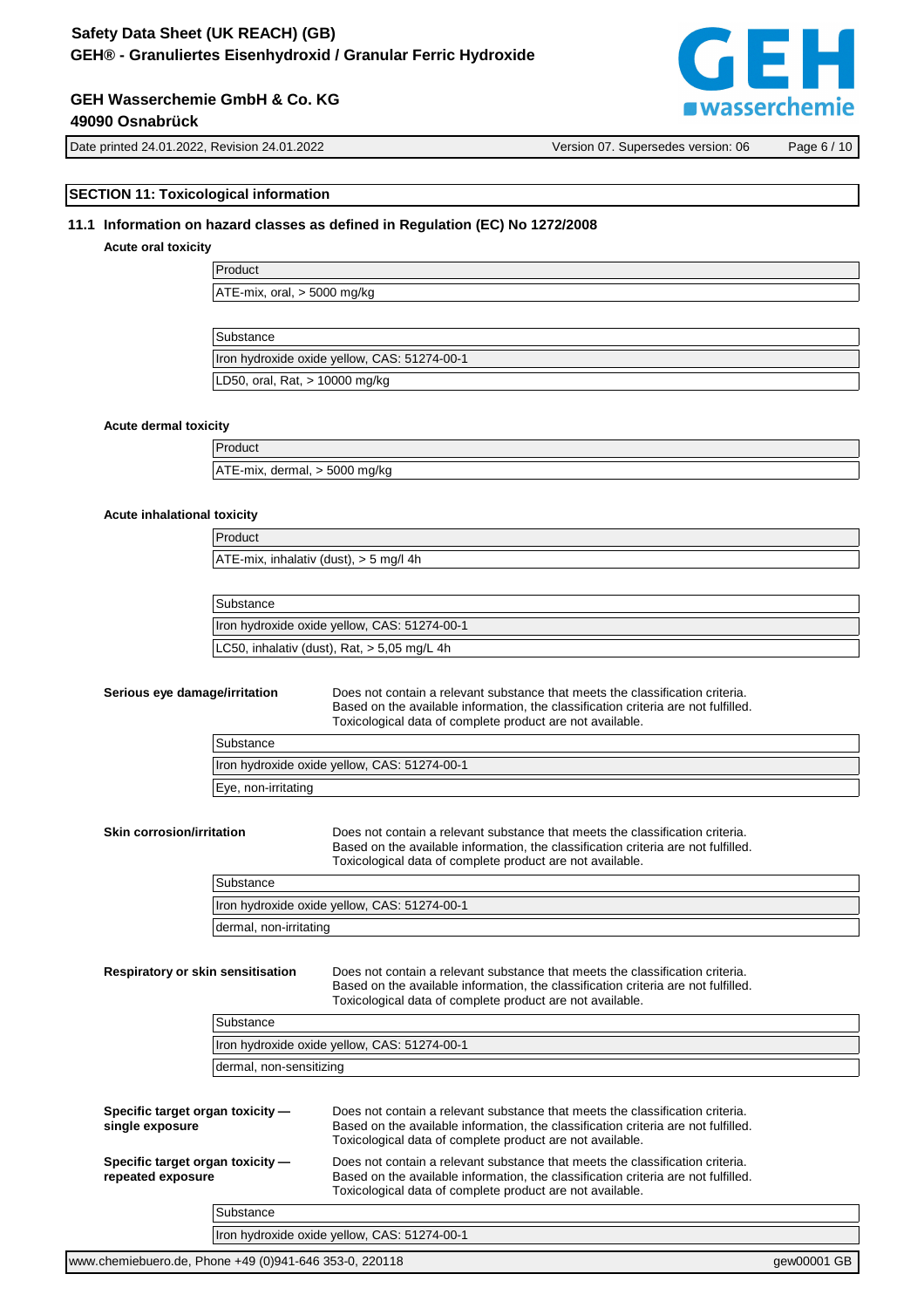

| <b>GEH Wasserchemie GmbH &amp; Co. KG</b> |  |
|-------------------------------------------|--|
| 49090 Osnabrück                           |  |

|                          |                              | Date printed 24.01.2022, Revision 24.01.2022 | Version 07. Supersedes version: 06                                                                                                                                                                                               | Page 7/10 |
|--------------------------|------------------------------|----------------------------------------------|----------------------------------------------------------------------------------------------------------------------------------------------------------------------------------------------------------------------------------|-----------|
|                          |                              |                                              |                                                                                                                                                                                                                                  |           |
|                          |                              |                                              | NOAEC, inhalative, Rat, 4,7 mg/m <sup>3</sup> (subchronic), The effects observed are not sufficient for classification.                                                                                                          |           |
|                          |                              |                                              |                                                                                                                                                                                                                                  |           |
| <b>Mutagenicity</b>      |                              |                                              | Does not contain a relevant substance that meets the classification criteria.<br>Based on the available information, the classification criteria are not fulfilled.<br>Toxicological data of complete product are not available. |           |
|                          |                              | Substance                                    |                                                                                                                                                                                                                                  |           |
|                          |                              |                                              | Iron hydroxide oxide yellow, CAS: 51274-00-1                                                                                                                                                                                     |           |
|                          |                              | in vitro, negativ                            |                                                                                                                                                                                                                                  |           |
|                          |                              |                                              |                                                                                                                                                                                                                                  |           |
|                          | <b>Reproduction toxicity</b> |                                              | Does not contain a relevant substance that meets the classification criteria.<br>Based on the available information, the classification criteria are not fulfilled.<br>Toxicological data of complete product are not available. |           |
| Carcinogenicity          |                              |                                              | Does not contain a relevant substance that meets the classification criteria.<br>Based on the available information, the classification criteria are not fulfilled.<br>Toxicological data of complete product are not available. |           |
|                          | <b>Aspiration hazard</b>     |                                              | Does not contain a relevant substance that meets the classification criteria.<br>Based on the available information, the classification criteria are not fulfilled.                                                              |           |
|                          | <b>General remarks</b>       |                                              |                                                                                                                                                                                                                                  |           |
|                          |                              |                                              | none                                                                                                                                                                                                                             |           |
|                          |                              | 11.2 Information on other hazards            |                                                                                                                                                                                                                                  |           |
|                          |                              | <b>Endocrine disrupting properties</b>       | Contains no ingredients with endocrine-disrupting properties.                                                                                                                                                                    |           |
| <b>Other information</b> |                              |                                              |                                                                                                                                                                                                                                  |           |
|                          |                              | <b>SECTION 12: Ecological information</b>    |                                                                                                                                                                                                                                  |           |

#### **12.1 Toxicity**

| Substance                                       |
|-------------------------------------------------|
| Iron hydroxide oxide yellow, CAS: 51274-00-1    |
| $ EC50, (48h), Daphnia magna, >100 mg/l (Lit.)$ |
| LC0, (96h), fish, >100 000 mg/l (Lit.)          |

#### **12.2 Persistence and degradability**

| <b>Behaviour in environment</b><br>compartments | not determined                                                |
|-------------------------------------------------|---------------------------------------------------------------|
| Behaviour in sewage plant                       | Iron hydroxide oxide to adsorb nutrient, specially phosphate. |
| <b>Biological degradability</b>                 | not applicable                                                |

#### **12.3 Bioaccumulative potential**

not applicable

#### **12.4 Mobility in soil**

No information available.

#### **12.5 Results of PBT and vPvB assessment**

not applicable

#### **12.6 Endocrine disrupting properties**

Contains no ingredients with endocrine-disrupting properties.

#### **12.7 Other adverse effects**

None known.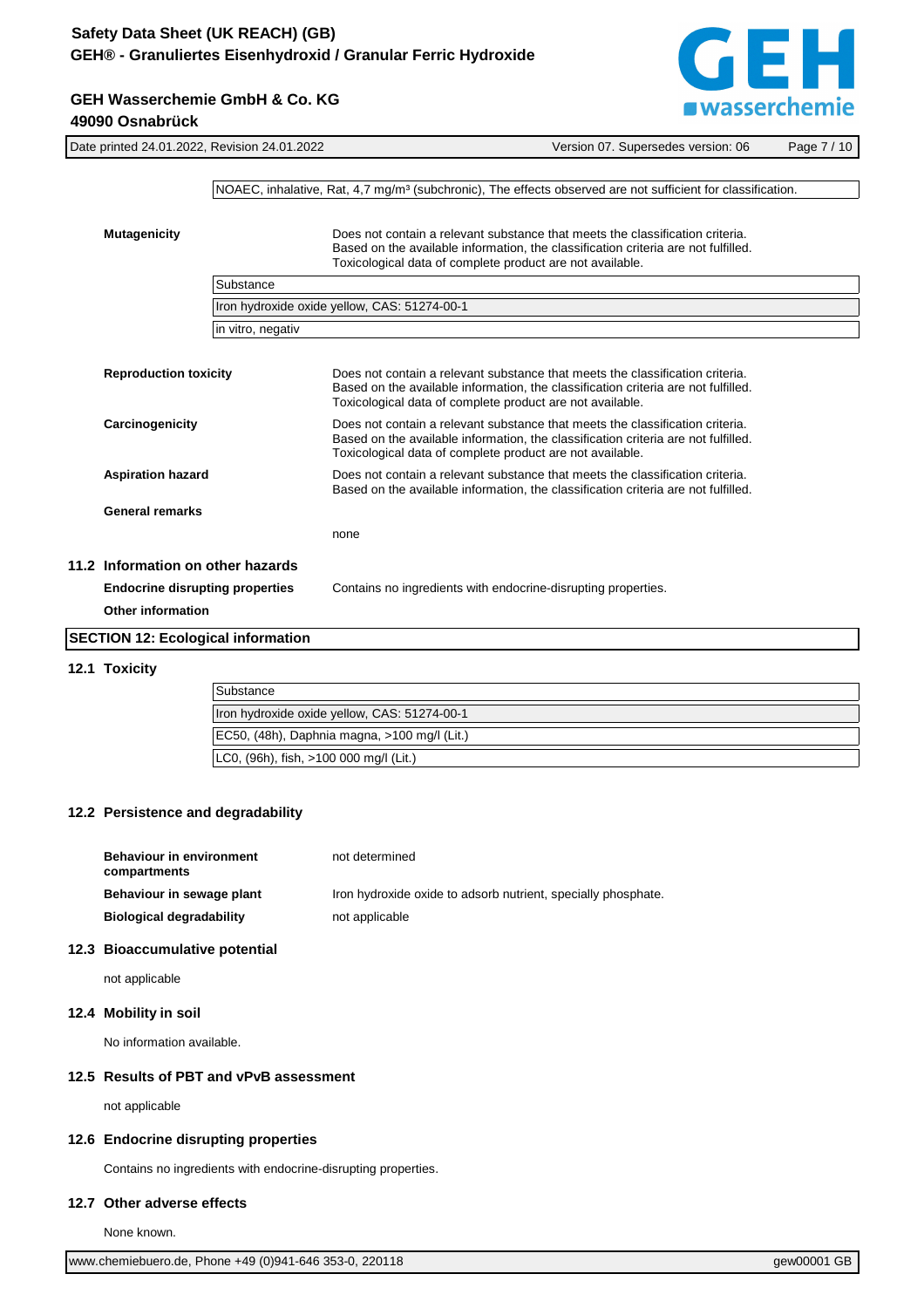#### **GEH Wasserchemie GmbH & Co. KG 49090 Osnabrück**

[www.chemiebuero.de](http://www.chemiebuero.de), Phone +49 (0)941-646 353-0, 220118 and 2010 and 2010 and 2010 and 2010 and 2010 and 2010 and 2010 and 2010 and 2010 and 2010 and 2010 and 2010 and 2010 and 2010 and 2010 and 2010 and 2010 and 2010 and 2

| <b>SECTION 13: Disposal considerations</b>                                                                                                                                                                                                                                                                                                                                                                                                                |                                                                                            |  |
|-----------------------------------------------------------------------------------------------------------------------------------------------------------------------------------------------------------------------------------------------------------------------------------------------------------------------------------------------------------------------------------------------------------------------------------------------------------|--------------------------------------------------------------------------------------------|--|
| 13.1 Waste treatment methods                                                                                                                                                                                                                                                                                                                                                                                                                              |                                                                                            |  |
| Waste material must be disposed of in accordance with the Directive on waste 2008/98/EC as well as other national and local<br>regulations. It is not possible to determine a waste code for this product in accordance with the European Waste Catalogue (EWC)<br>since it is only possible to classify it according to how it is used by the customer. The waste code is to be determined within the EU in<br>liaison with the waste-disposal operator. |                                                                                            |  |
| <b>Product</b>                                                                                                                                                                                                                                                                                                                                                                                                                                            |                                                                                            |  |
|                                                                                                                                                                                                                                                                                                                                                                                                                                                           | For recycling, consult manufacturer.                                                       |  |
| Waste no. (recommended)                                                                                                                                                                                                                                                                                                                                                                                                                                   | 190206<br>190205*                                                                          |  |
| <b>Contaminated packaging</b>                                                                                                                                                                                                                                                                                                                                                                                                                             |                                                                                            |  |
|                                                                                                                                                                                                                                                                                                                                                                                                                                                           | Uncontaminated packaging may be taken for recycling.                                       |  |
| Waste no. (recommended)                                                                                                                                                                                                                                                                                                                                                                                                                                   | 150102<br>150110* packaging containing residues of or contaminated by hazardous substances |  |
| <b>SECTION 14: Transport information</b>                                                                                                                                                                                                                                                                                                                                                                                                                  |                                                                                            |  |
| 14.1 UN number or ID number                                                                                                                                                                                                                                                                                                                                                                                                                               |                                                                                            |  |
|                                                                                                                                                                                                                                                                                                                                                                                                                                                           |                                                                                            |  |
| Transport by land according to<br><b>ADR/RID</b>                                                                                                                                                                                                                                                                                                                                                                                                          | not applicable                                                                             |  |
|                                                                                                                                                                                                                                                                                                                                                                                                                                                           |                                                                                            |  |
| <b>Inland navigation (ADN)</b>                                                                                                                                                                                                                                                                                                                                                                                                                            | not applicable                                                                             |  |
| Marine transport in accordance with not applicable<br><b>IMDG</b>                                                                                                                                                                                                                                                                                                                                                                                         |                                                                                            |  |
| Air transport in accordance with IATA not applicable                                                                                                                                                                                                                                                                                                                                                                                                      |                                                                                            |  |
| 14.2 UN proper shipping name                                                                                                                                                                                                                                                                                                                                                                                                                              |                                                                                            |  |
| Transport by land according to<br><b>ADR/RID</b>                                                                                                                                                                                                                                                                                                                                                                                                          | NO DANGEROUS GOODS                                                                         |  |
| <b>Inland navigation (ADN)</b>                                                                                                                                                                                                                                                                                                                                                                                                                            | NO DANGEROUS GOODS                                                                         |  |
| <b>IMDG</b>                                                                                                                                                                                                                                                                                                                                                                                                                                               | Marine transport in accordance with NOT CLASSIFIED AS "DANGEROUS GOODS"                    |  |
|                                                                                                                                                                                                                                                                                                                                                                                                                                                           | Air transport in accordance with IATA NOT CLASSIFIED AS "DANGEROUS GOODS"                  |  |
| 14.3 Transport hazard class(es)                                                                                                                                                                                                                                                                                                                                                                                                                           |                                                                                            |  |
| Transport by land according to<br><b>ADR/RID</b>                                                                                                                                                                                                                                                                                                                                                                                                          | not applicable                                                                             |  |
| <b>Inland navigation (ADN)</b>                                                                                                                                                                                                                                                                                                                                                                                                                            | not applicable                                                                             |  |
| Marine transport in accordance with not applicable<br><b>IMDG</b>                                                                                                                                                                                                                                                                                                                                                                                         |                                                                                            |  |

**Air transport in accordance with IATA** not applicable





Date printed 24.01.2022, Revision 24.01.2022 Version 07. Supersedes version: 06 Page 8 / 10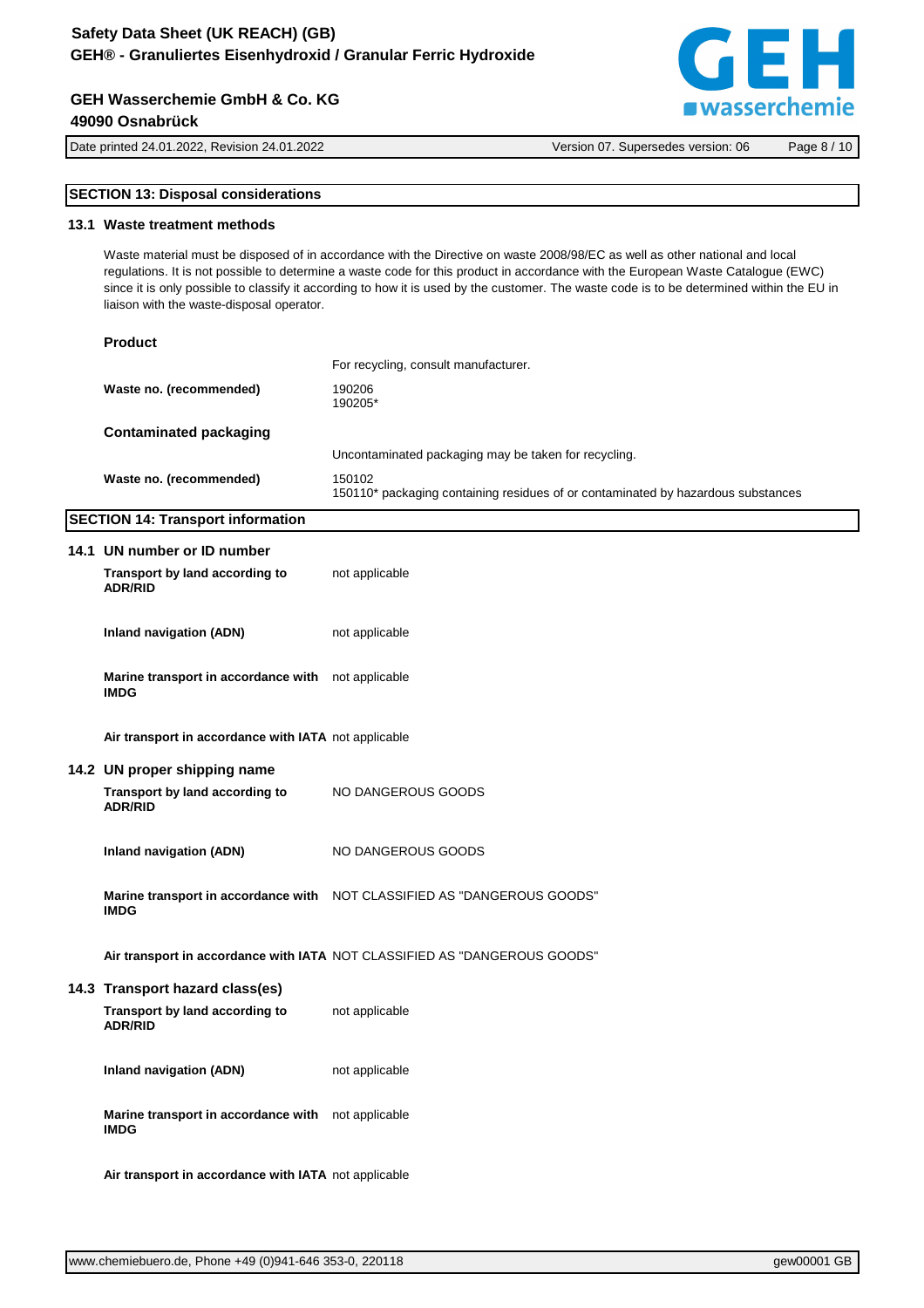#### **GEH Wasserchemie GmbH & Co. KG 49090 Osnabrück**



| Date printed 24.01.2022, Revision 24.01.2022 | Version 07. Supersedes version: 06 | 10<br>ر Page 9 |
|----------------------------------------------|------------------------------------|----------------|
|                                              |                                    |                |

| 14.4 Packing group<br>Transport by land according to<br><b>ADR/RID</b>   | not applicable |
|--------------------------------------------------------------------------|----------------|
| Inland navigation (ADN)                                                  | not applicable |
| <b>Marine transport in accordance with</b> not applicable<br><b>IMDG</b> |                |
| Air transport in accordance with IATA not applicable                     |                |
| 14.5 Environmental hazards                                               |                |
| Transport by land according to<br><b>ADR/RID</b>                         | no             |
| Inland navigation (ADN)                                                  | no             |
| Marine transport in accordance with<br><b>IMDG</b>                       | no             |
| Air transport in accordance with IATA no                                 |                |

#### **14.6 Special precautions for user**

Relevant information under SECTION 6 to 8.

#### **14.7 Maritime transport in bulk according to IMO instruments**

not applicable

| <b>SECTION 15: Regulatory information</b> |                                                                                                     |                                                                                                                                                                                        |  |
|-------------------------------------------|-----------------------------------------------------------------------------------------------------|----------------------------------------------------------------------------------------------------------------------------------------------------------------------------------------|--|
|                                           | 15.1 Safety, health and environmental regulations/legislation specific for the substance or mixture |                                                                                                                                                                                        |  |
|                                           | <b>EEC-REGULATIONS</b>                                                                              | 2008/98/EC 2000/532/EC); 2010/75/EU; 2004/42/EC; (EC) 648/2004; (EC) 1907/2006<br>(REACH); (EU) 1272/2008; 75/324/EEC ((EC) 2016/2037); (EU) 2020/878; (EU) 2016/131;<br>(EU) 517/2014 |  |
|                                           | <b>TRANSPORT-REGULATIONS</b>                                                                        | ADR (2021); IMDG-Code (2021, 40. Amdt.); IATA-DGR (2021)                                                                                                                               |  |
|                                           | <b>NATIONAL REGULATIONS (GB):</b>                                                                   | EH40/2005 Workplace exposure limits (Second edition, published December 2011); UK<br>REACH: GB CLP.                                                                                    |  |
|                                           | - Observe employment restrictions<br>for people                                                     | none                                                                                                                                                                                   |  |
|                                           | - VOC (2010/75/CE)                                                                                  | 0%                                                                                                                                                                                     |  |
|                                           | 15.2 Chemical safety assessment                                                                     |                                                                                                                                                                                        |  |
|                                           |                                                                                                     | For the following substances of this preparation a chemical safety assessment has been<br>carried out: FeOOH                                                                           |  |